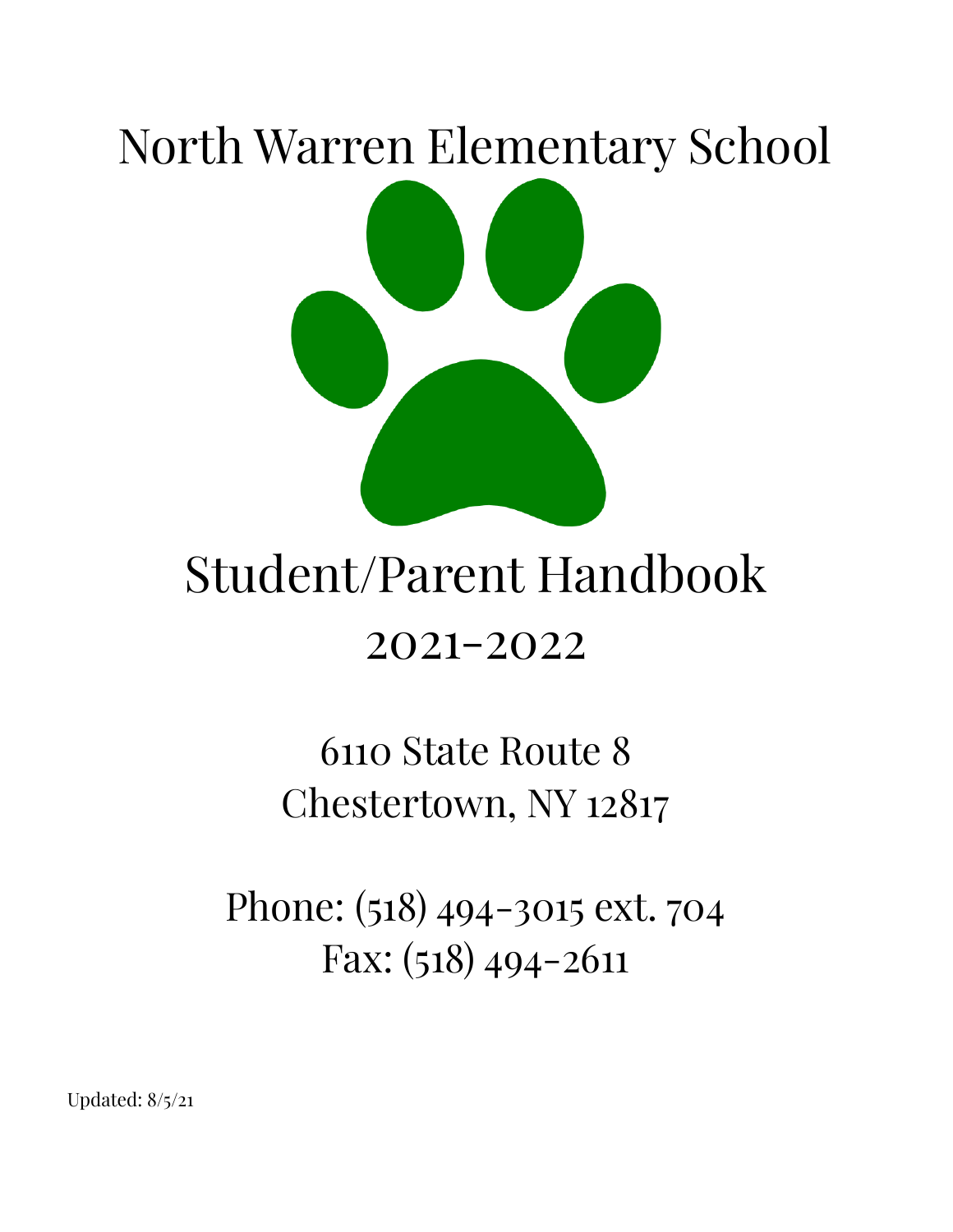Welcome to the 2021-2022 school year. The North Warren faculty & staff members are looking forward to another rewarding and productive year.

### COVID-19 Procedures and Protocol

This school year will likely bring challenges relating to COVID-19. The health and safety of students, faculty & staff is our top priority. Doing your part means abiding by new rules and regulations. These rules and regulations may change as the year progresses based on factors both in and out of the school. We appreciate your continued cooperation and flexibility.

The North Warren Elementary Student/Parent Handbook contains information about our school that you and your child(ren) will need to be familiar with for a successful school year.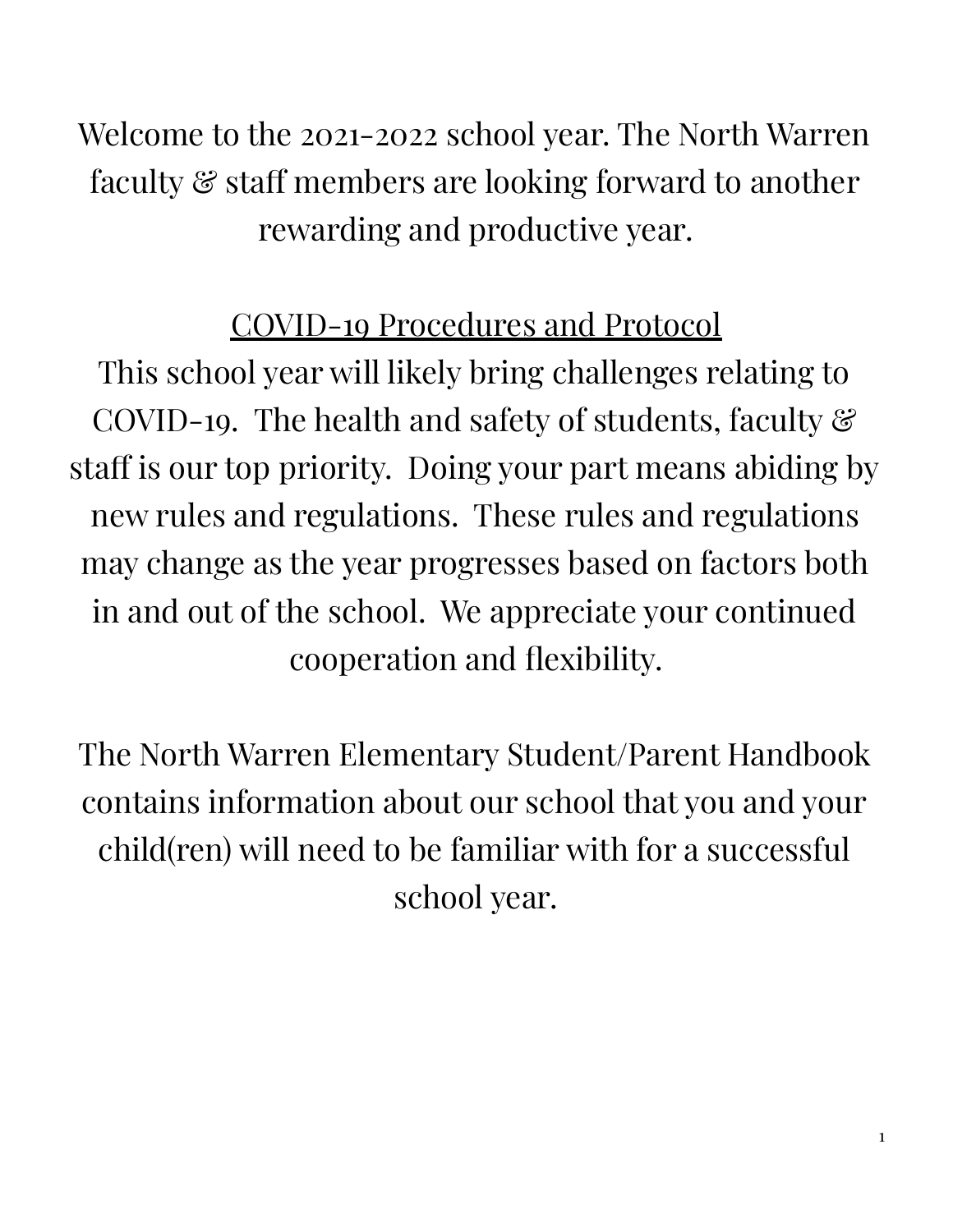# Table of Contents

[Elementary](#page-3-0) Faculty & Staff Directory School Safety and [Security](#page-5-0) Arrival & [Dismissal](#page-6-0) [Transportation](#page-7-0) Information Food [Service](#page-9-0) School [Rules/Expectations](#page-11-0) Disciplinary Procedures and [Consequences](#page-13-0) [Elementary](#page-14-0) Dress Code Home-School [Communication](#page-17-0) [Report](#page-18-0) Cards **[Attendance](#page-19-0)** Field [Trips](#page-20-0) Searches and [Interrogations](#page-14-0)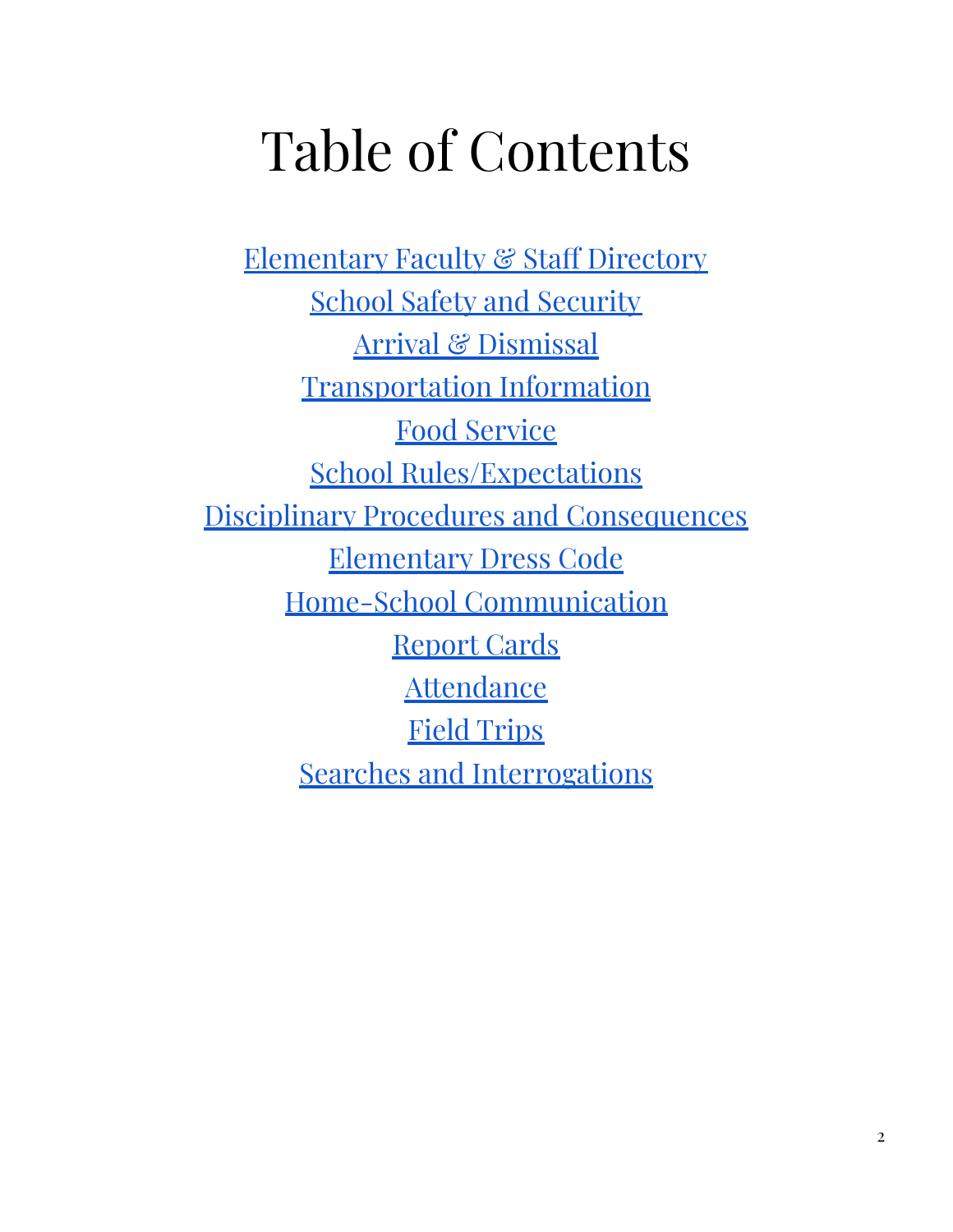# <span id="page-3-0"></span>Elementary Faculty & Staff Directory 2021-2022

Principal: Maggie Kelly Secretary: Holly Palmer

Pre-Kindergarten: Kathy Bauer

Kindergarten: Stephanie Geller, Billie Jo Pratt

First Grade: Andrea Little, Kelsey Scherer

Second Grade: Holley Bedell, Stacy Miller

Third Grade: Stephanie Irish, Erika McGourty

Fourth Grade: Heidi Blanchard, Stacy Cooper, Ashley Truax

Fifth Grade: Lori Korniak, Melissa Pandillo

Sixth Grade: Todd Lawson, Amy Zarczynski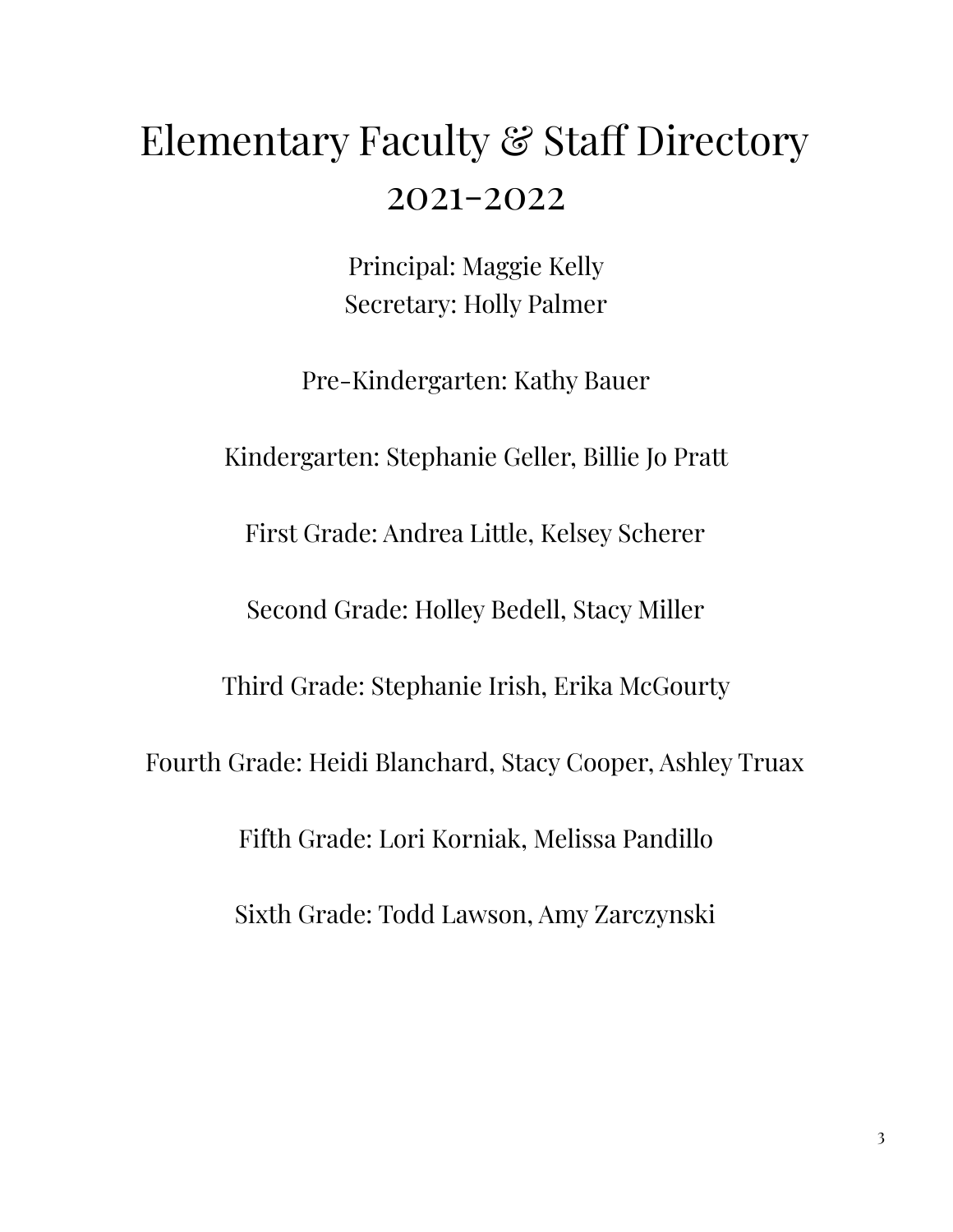### Reading & Math: Ellen Davis, Karen McDermott, Deanne Peters, Nicole Rushlow

Physical Education: Lynn Lewis, Shannon Phelps, Jeremy Whipple Library: Michelle Lettus Art: Cathy Kearney Music: Maria Swartz Computer Instruction: Cheryl Erickson

> Guidance: Deirdre Hill School Social Worker: David Parisi School Psychologist: Susan Kearing

Special Education: Shelly Baird, Jennifer Farmer, Cynthia Meddaugh Special Education Office Specialist: Maggie Hill

English as a Second Language (ESL): Jennifer Shanahan

Speech: Kira Studler, Andrea Winchip Occupational Therapy (OT): Jill Primeau Physical Therapy (PT): Denise Putney

School Nurse: Alyssa Schmidt

Support Staff: Laura Dygert, Sara Griffen, Karen Hilton, Nancy Koenig, Debbie Koraus, Nancy Smith, Kyle Rubado-Judkins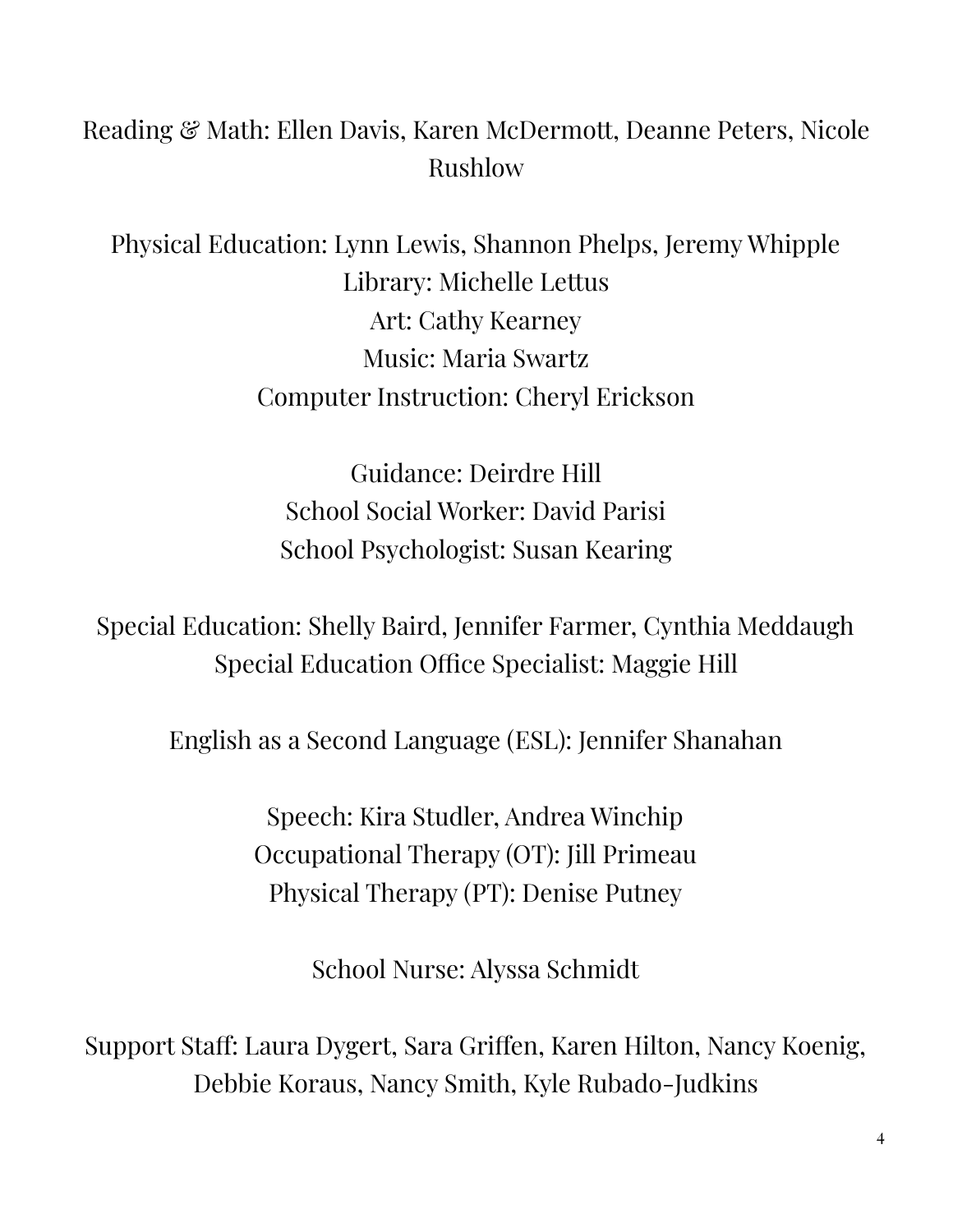### School Safety & Security

### Building Access

<span id="page-5-0"></span>The building is accessible to students and the public during school hours and during school-sponsored activities. Students may not enter the building until 7:30 a.m. when staff supervision begins.

### Drills

Fire and lockdown drills are conducted in accordance with New York State regulations. At the beginning of each year, specific instructions are given in each classroom regarding the use of the nearest exit. In the event of a true emergency, it is essential that students can hear directives from teachers and staff members so directions of "quiet" and "no talking" are enforced during drills.

Bus drills are also held regularly, in conformity with New York State regulations. Students will exit the bus using emergency exits with the help of the driver and other adults.

### Emergency Early School Closing During the School Day

It may be necessary to close school early because of weather conditions, lack or water/electricity, etc. It is important to have procedures in place to ensure that the closing goes smoothly. The time frame within which the superintendent makes the final decision to close and the buses arrive to take students home is less than one hour. If the school is closed for an emergency, the district will notify parents via a Schoolmessenger robocall.

Parents are encouraged to discuss with their children the plan for what they should do if school is released early unexpectedly.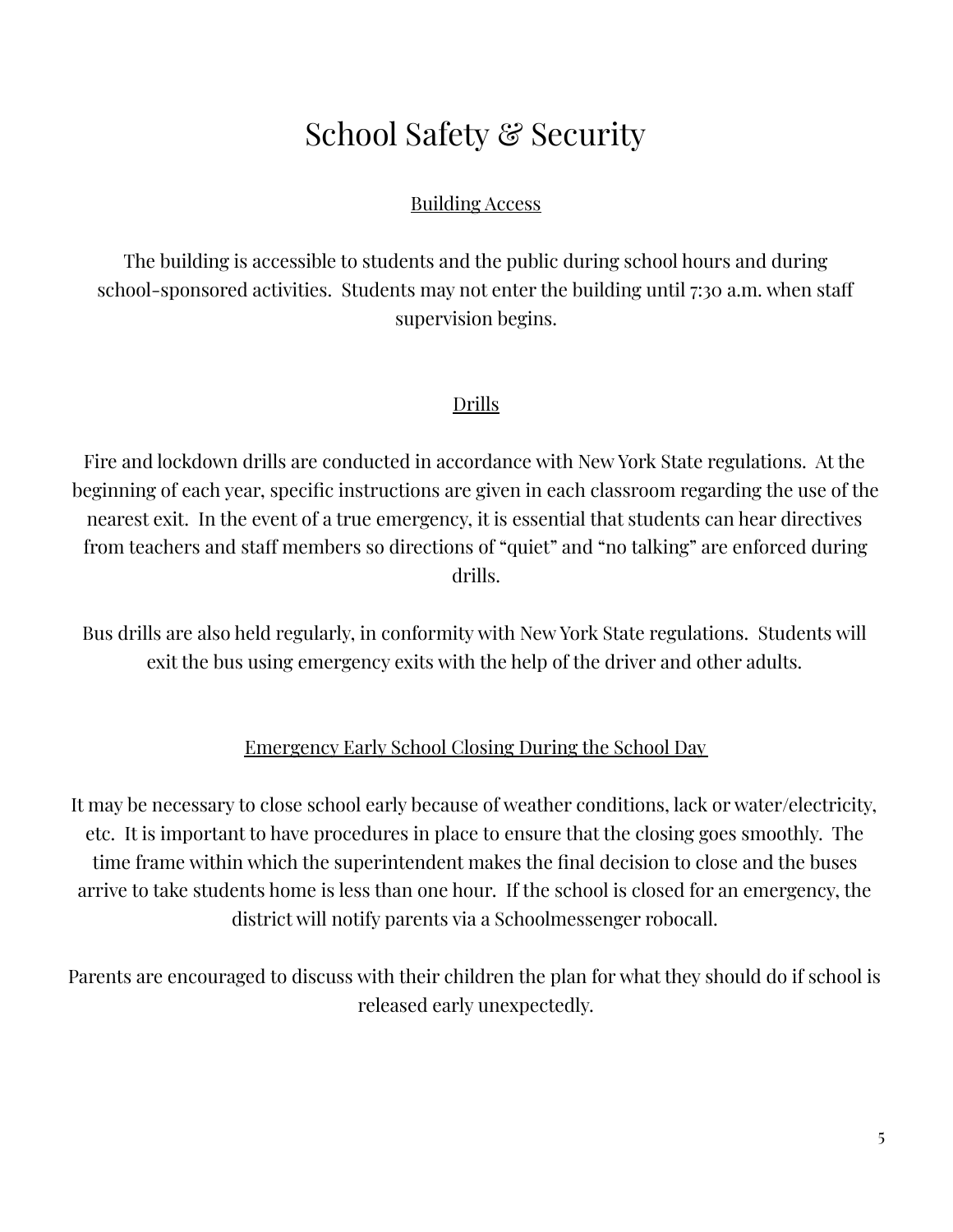# Arrival and Dismissal

<span id="page-6-0"></span>The elementary school instructional day is from 8:00 a.m. - 2:45 p.m.

### Arrival:

- Students arriving by bus will be released from the buses after arriving at school.
- Parent Dropoff begins at 7:30 a.m. and ends promptly at 8:00 a.m. using curbside dropoff. Students may exit their vehicles when given a 'thumbs up' from a staff member. Parents must follow the traffic pattern and remain in the car.
- Students arriving with a parent after 8:00 must be signed in at the front desk and will be marked as a late arrival.

### Dismissal:

- Buses depart at 3:00 p.m. each day.
- Parent Pickup begins at 3:05 p.m.
- Parents MUST create an 8.5x11" sign in bold print with the first/last names of their child(ren) on it. Place it on the passenger side dashboard or window so that the security team will know which children have come out based on your order of arrival.
- Parents/guardians are not allowed to stand outside of the building to pick up students. All parent pickups must take place in the parent pickup vehicle lineup.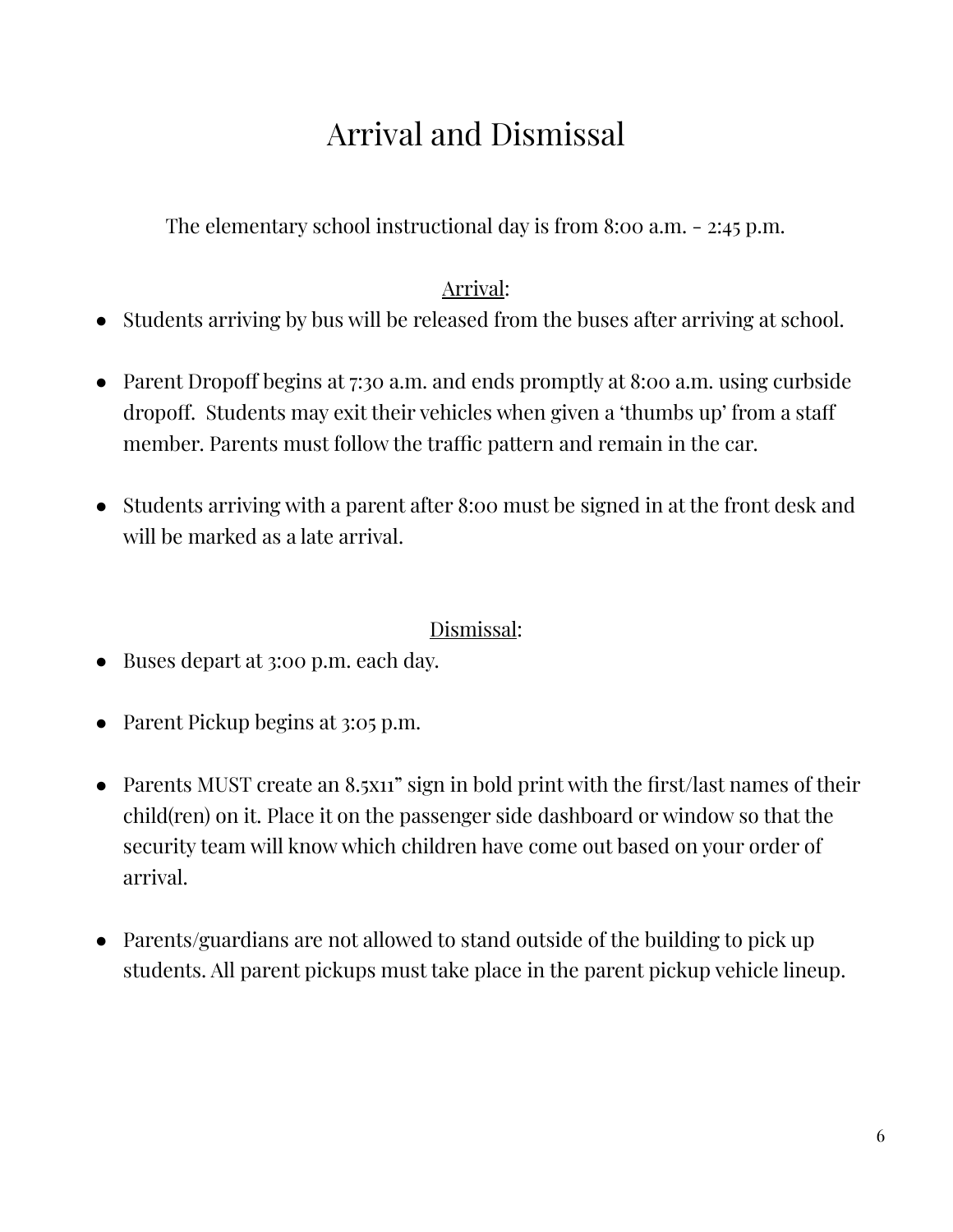### <span id="page-7-0"></span>Transportation Information

### Bus Garage 63 Cougar Lane, Chestertown, NY 12817 (518) 494-3727

### Robert Hill, Director of Transportation Mike Turano, Transportation Supervisor

Parents should contact the bus garage if they have questions about bus routes, pickup/dropoff times, etc. Parents are encouraged to work closely with the bus drivers on any issues of concern.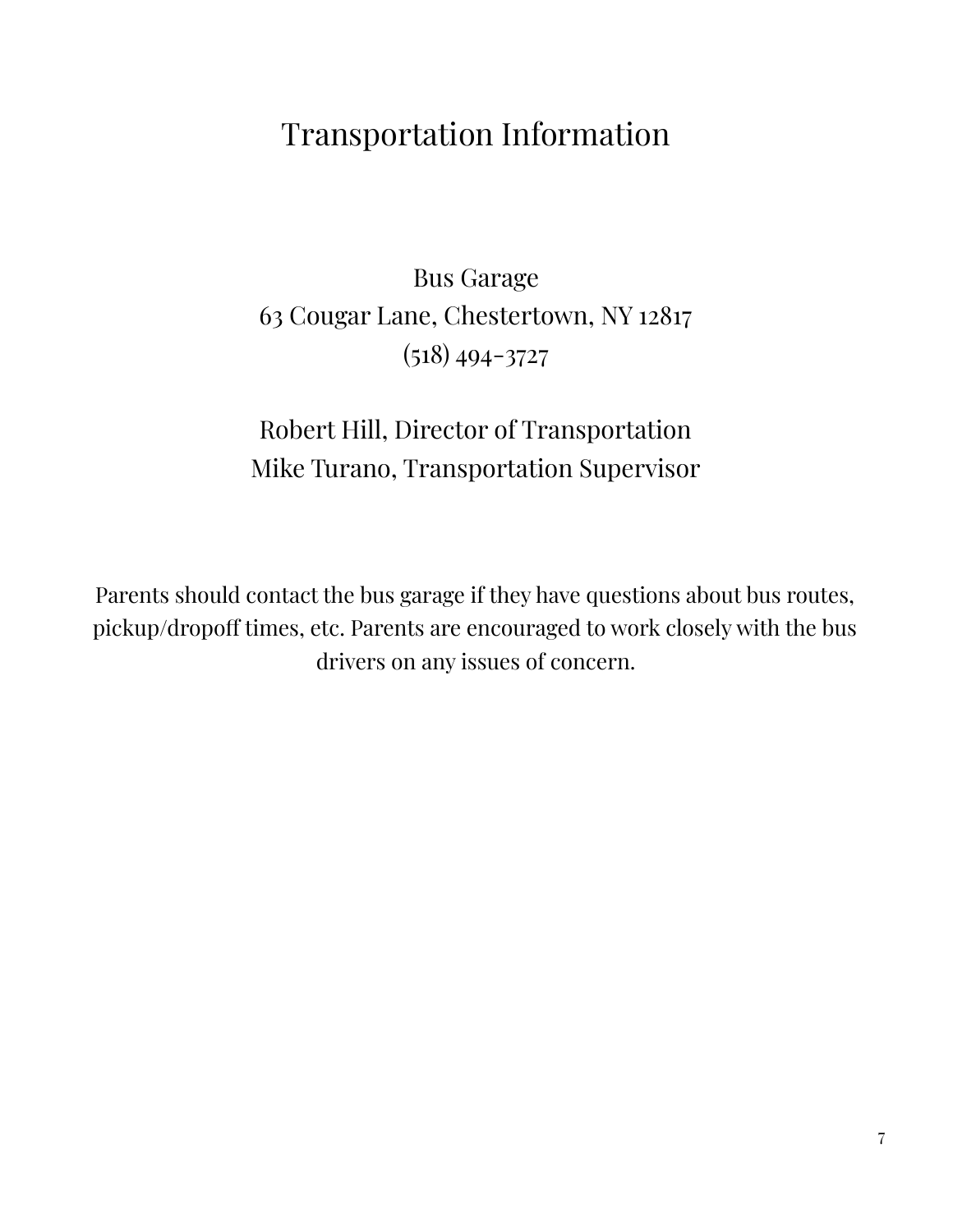### Bus Rules

Parents are asked to review the bus rules with their children. This will help ensure that all children will have a safe and pleasant trip to and from school each day.

*Please note that riding the school bus is a privilege. This privilege may be revoked if a student does not follow the bus rules. Video cameras are used to monitor student behavior on school vehicles transporting students to and from school, field trips, etc.*

- A. Cooperate with the bus driver.
- B. No smoking, fighting, eating, drinking, shoving, pushing, shouting, bullying or use of profane language.
- C. Keep the bus clean (no littering)
- D. Students must remain in their assigned seats at all times.
- E. Arms, head and hands must be kept inside the bus at all times.
- F. Sit facing forward with feet, arms, etc. away from the aisle. Bus aisles must be kept clear at all times.
- G. Headphones and student radios may not be used on the bus.
- H. After exiting the bus, all students must walk 15 feet in front of the bus and wait for the bus driver to give them the signal to cross the road.
- I. Parents/adults are not allowed to board the bus for any reason. If you need to speak to the bus driver, call the office to make an appointment. This is for the safety of students.
- J. Cell phones and electronic devices can be a disruption and are encouraged to be left home. Be aware that North Warren Central School is not responsible for lost or stolen articles.
- K. Students must be outside and ready for the bus 10 minutes before they're scheduled bus time. If the bus arrives and students are not ready, the bus will continue driving and parents will be responsible for transporting their child(ren) to school.
- L. An adult must be visible at time of dropoff for the afternoon bus run. If an adult is not visible, students will be returned to the school building and parents will be required to come to school to pick them up.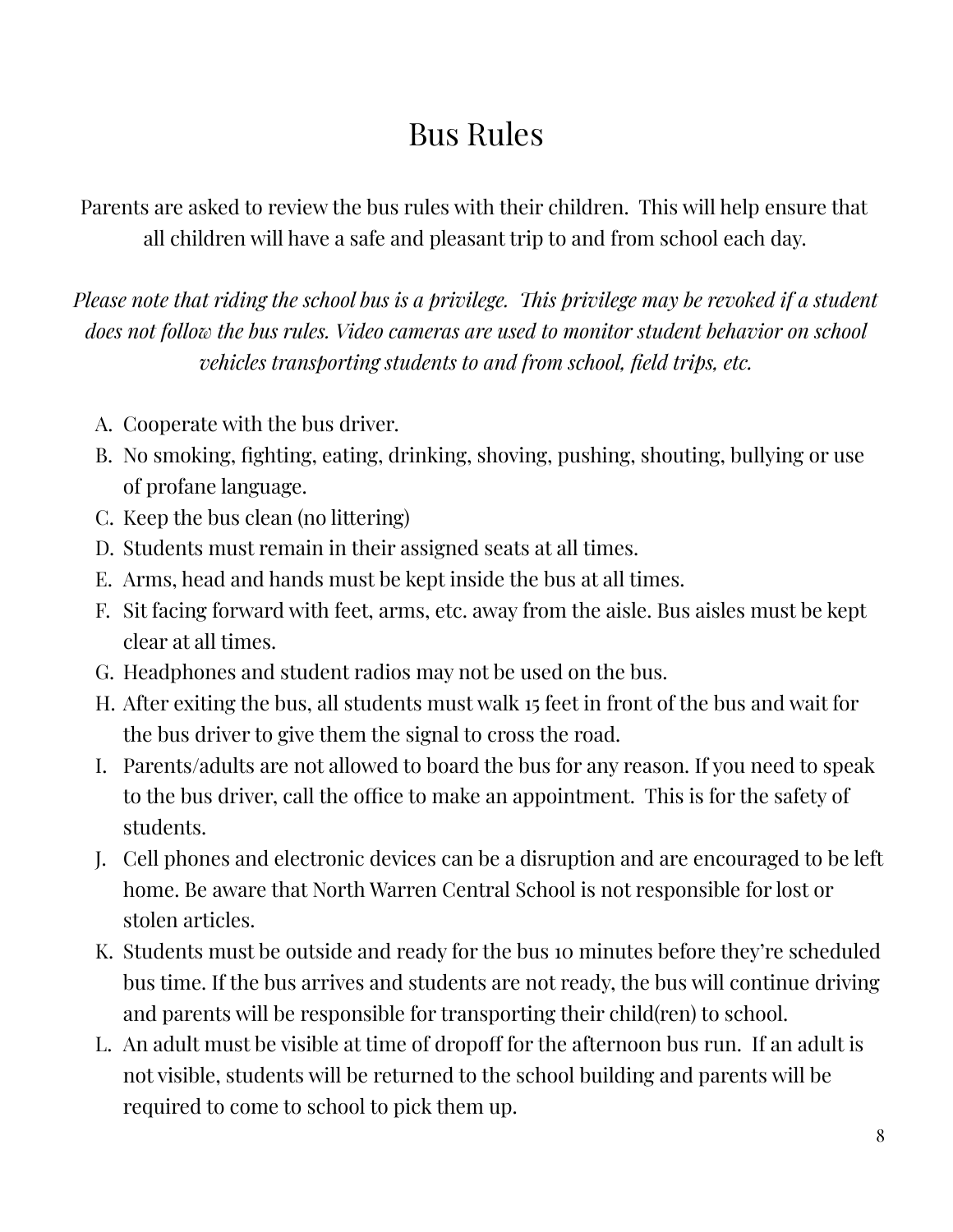### Food Service

### <span id="page-9-0"></span>David Scroggins, Director of Transportation (518) 494-3015 ext. 236

Breakfast and lunch are provided for **FREE** for all students.

Visit our website for more information about food service: http://northwarrencsd.org/Cafeteria.html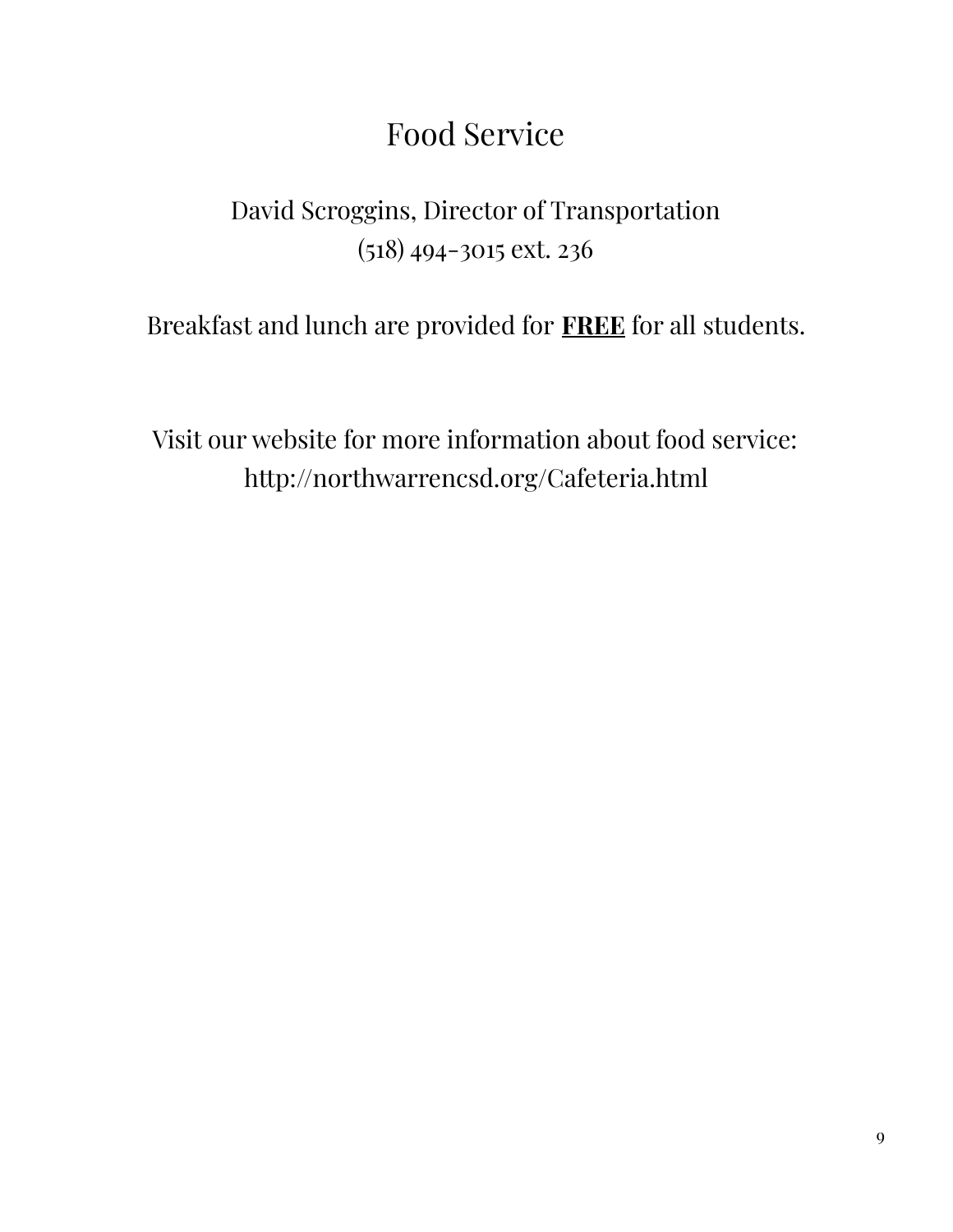# Cafeteria Rules

To make lunch more enjoyable for everyone, students must:

- Respect the lunchroom staff by listening and following directions.
- Speak at an appropriate volume. Students must refrain from yelling.
- Remain seated in their assigned seats/areas.
- Refrain from pushing, running, throwing food or banging lunchboxes on the table.
- Throw away all garbage in the receptacle and return empty tray to the dishwashing window.
- Bring items that are ready to eat only. Food may not be heated up.
- Do not accept any food from any other student or ask to borrow money.
- Remain seated throughout lunch. Students may get up only once to throw away any garbage and return their lunch trays.
- Raise their hands and ask for permission to use the restroom.
- Remain seated until dismissed by a staff member.

As a reminder: All North Warren CSD students are entitled to a free breakfast and lunch! We encourage students and families to take advantage of this opportunity.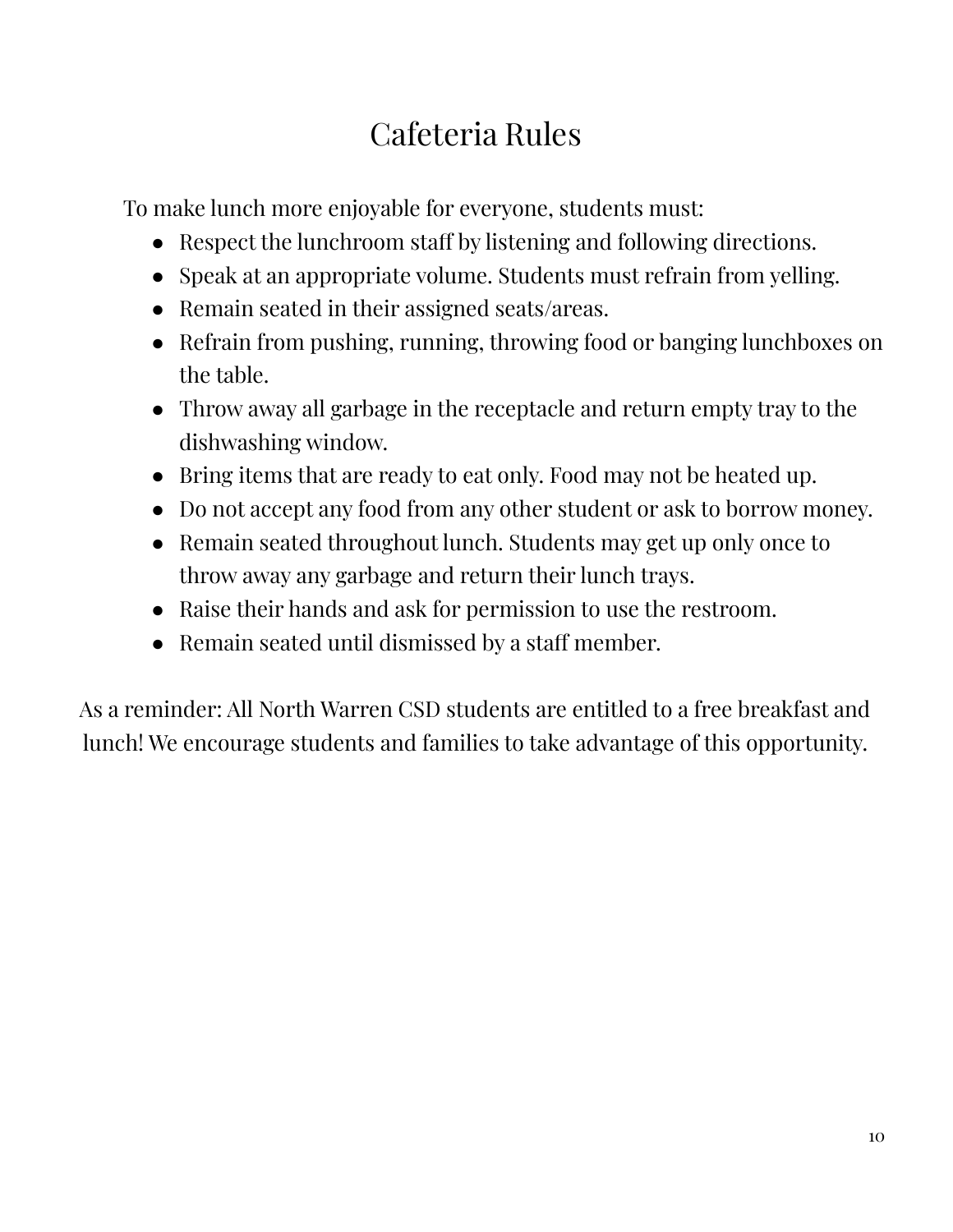# School Rules/Expectations

<span id="page-11-0"></span>General Expectations for All School Activities:

- Use appropriate language toward staff and students (no swearing, threatening, etc.).
- Bring only safe and appropriate items to school. The following are NOT allowed in school: sharp objects, weapons, tobacco or tobacco products, any substance used to 'get high,' alcoholic beverages or illegal substances (possession or being under the influence of), inappropriately using or sharing prescription and/or over-the-counter medications, obscene material
- Never engage in physical fighting, bullying or threatening behavior. Bullying behavior includes, but is not limited to, physical threats and/or verbal harassment based on gender, race, religion, physical characteristics or disability.
- Report any serious disagreements to a teacher or staff member
- Remember the difference between tattling and telling:
	- Tattling is reporting something with the goal of getting someone else in trouble.
	- Telling is reporting something if you or someone else is getting hurt (physically OR emotionally).

Classroom Expectations: Students will adhere to the expectations established by each classroom teacher.

Hallway Expectations:

- Use quiet voices in the hall
- Walk quietly in a straight line
- Keep hands and feet to yourself.

Assembly Expectations:

- Enter in a calm, quiet and orderly fashion with your class.
- Sit quietly and listen for instructions.
- Show appreciation and enthusiasm by clapping (no rude noises).
- Raise your hand for audience participation.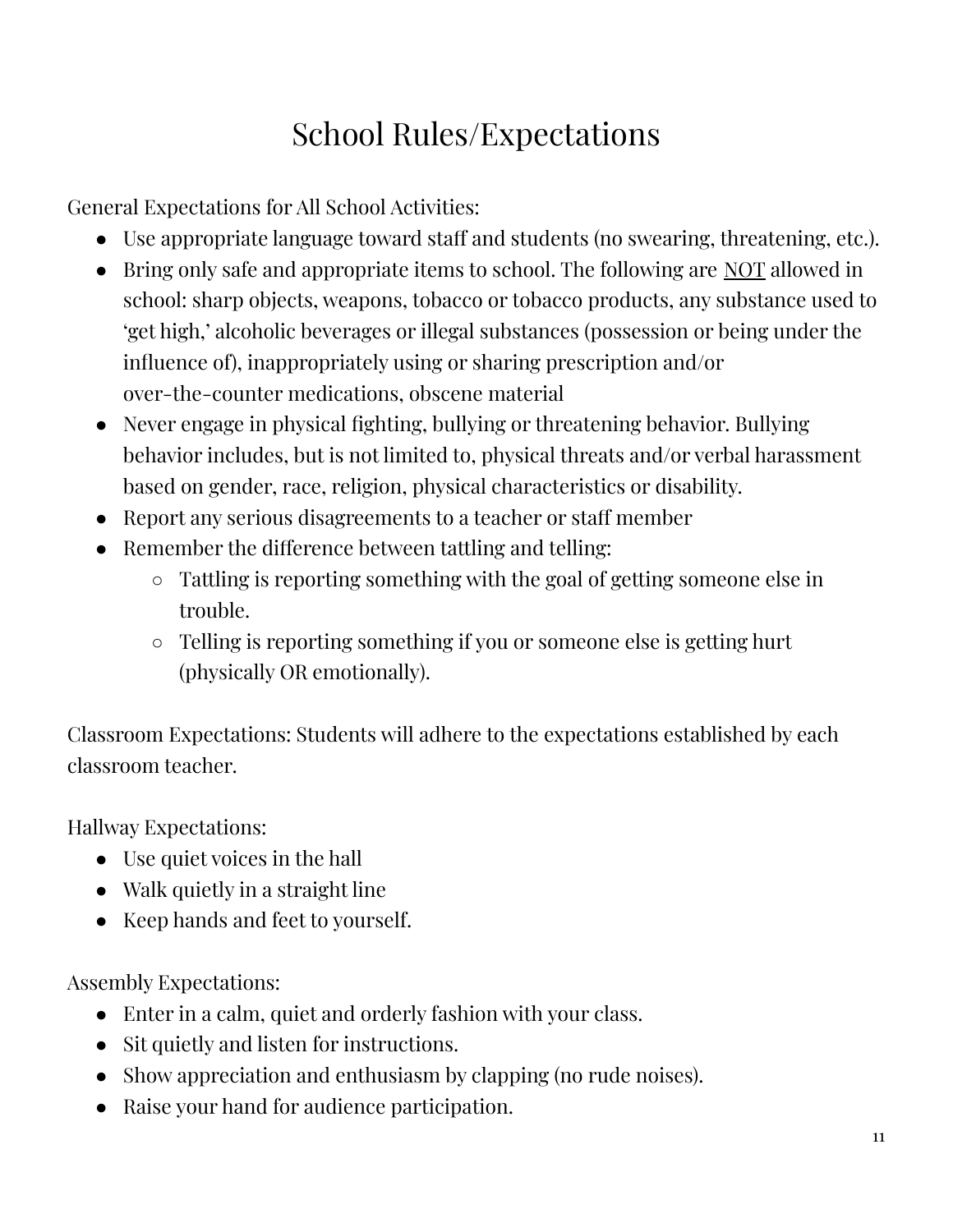● Represent your school with pride and good manners.

Playground Rules:

- Use equipment safely as instructed by teachers.
- Never leave the playground area without permission.
- Report all injuries to the teacher immediately.
- Do not play any contact sports.
- Understand that all students have a right to feel they belong; classmates many not exclude other classmates from their play.
- Line up promptly when recess is over.
- Return any borrowed equipment.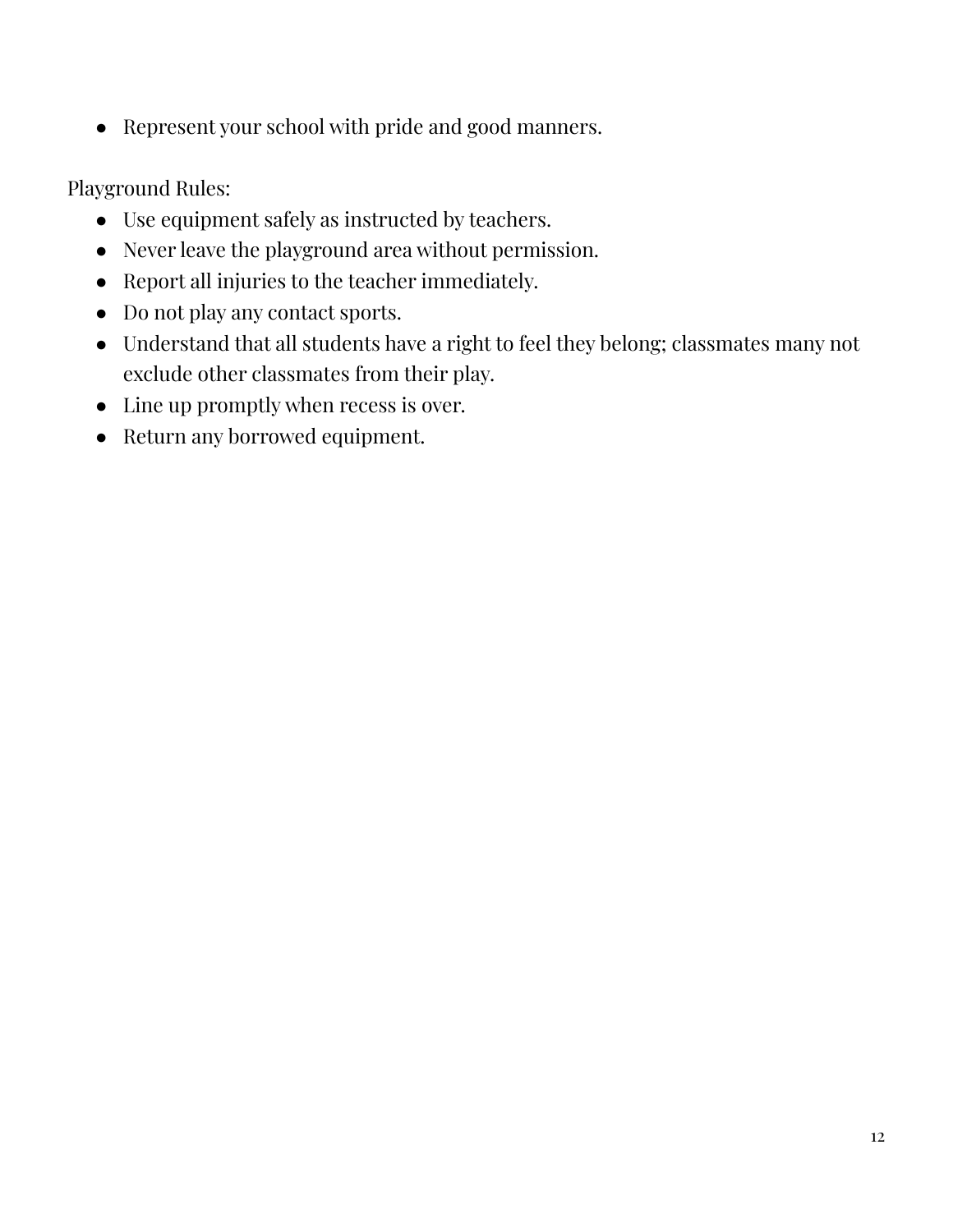# Disciplinary Procedures and Consequences

<span id="page-13-0"></span>Consequences are a necessary part of learning, appropriate behavior and developing good self-discipline. Disciplinary action must be firm, fair and consistent to be effective in changing student behavior. Whenever possible, consequences are restorative in nature, allowing students to identify what happened, who was harmed, how to repair the harm and, most importantly, how to change the behavior. This can be explained to our youngest students using the words: "Oops, Ouch, Fix." For our older students, this can be explained with the phrase: "Repair the harm, change the behavior."

Teachers and the principal will make every attempt to match the consequences to the inappropriate behavior based on:

- The age of the student.
- The severity of the offense.
- The number of times the behavior has recurred.

Consequences include, but are not limited to:

- Verbal warning
- Recess privileges revoked
- Parent/guardian contacted
- Sent to the principal's office
- Lunch detention
- Time out in another classroom
- Letter of apology written
- An act of restitution performed
- Written warning to parents
- Suspension from special activities such as parties, assemblies, field trips, etc.
- After-school detention
- Loss of bus privileges (with notice to parents/guardians)
- In-school suspension (with notice to parents/guardians)
- Out-of-school suspension (with notice to parents/guardians)

The principal is available to meet with parents, guardians, and students to discuss disciplinary procedures and individual issues of misconduct.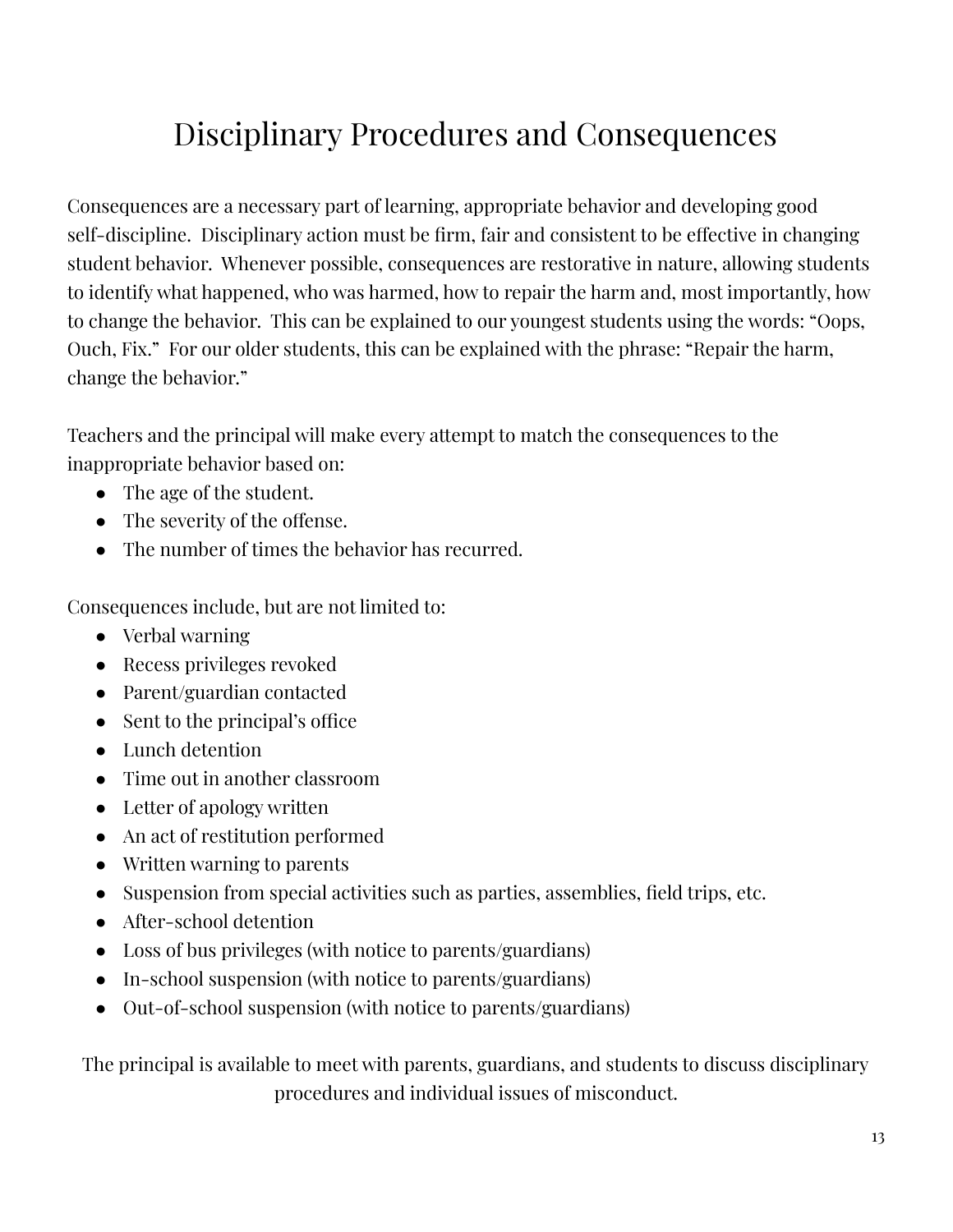# Searches and Interrogations

<span id="page-14-0"></span>Students are protected by the Constitution from unreasonable searches and seizures. A student may be searched and contraband seized on school grounds, in a school building or at a school function by a school district employee only when the school district employee has a reasonable suspicion to believe a student is engaging in proscribed activity which is in violation with school rules and/or illegal.

Factors to be considered in determining whether reasonable suspicion exists to search a student include:

- Age of the student
- The student's record and history
- The predominance and seriousness of the problem in the school where the search is directed; and
- The urgency to conduct the search without delay

If reasonable suspicion exists to believe that a student possesses a weapon, it is permission for a school district employee to frisk that student.

### **Lockers**

Lockers may be provided by the school for student use and the administration has the right to search lockers, including the use of the police canine unit for searches.

### Questioning of Students by School Officials

School officials have the right to question students regarding any violations of school rules and/or illegal activity. In general, school officials may conduct investigations concerning reports of misconduct including, but not limited to, questioning students, staff, parents/guardians, or other individuals as may be appropriate and, when necessary, determining disciplinary action in accordance with applicable due process rights. Should the questioning of students by school officials focus on the actions of one particular student, the student will be questioned, if possible, in private outside the presence of other students, by the appropriate school administrator(s). The student's parent or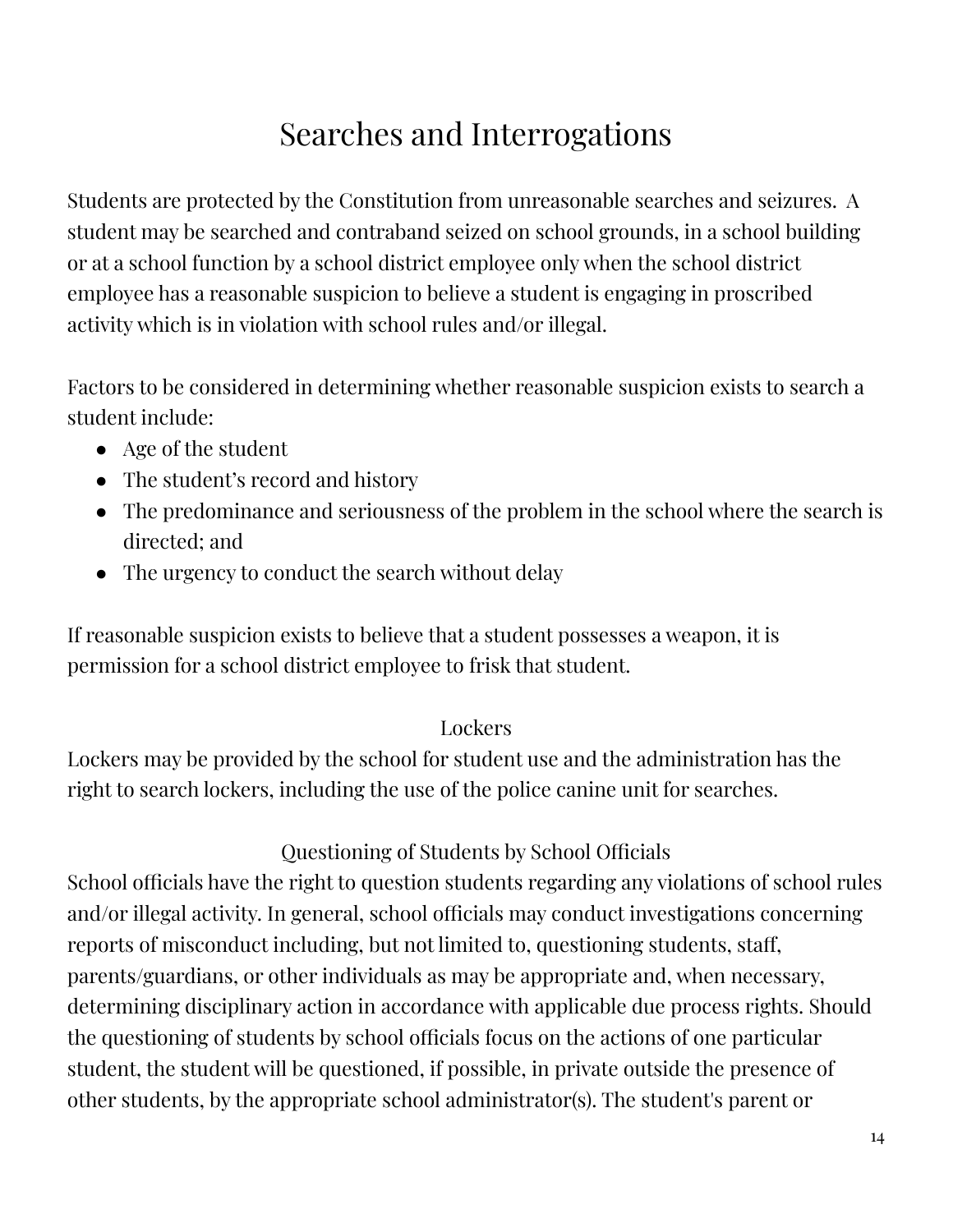guardian may be contacted; the degree, if any, of parental or guardian involvement will vary depending upon the nature and the reason for questioning, and the necessity for further action which may occur as a result.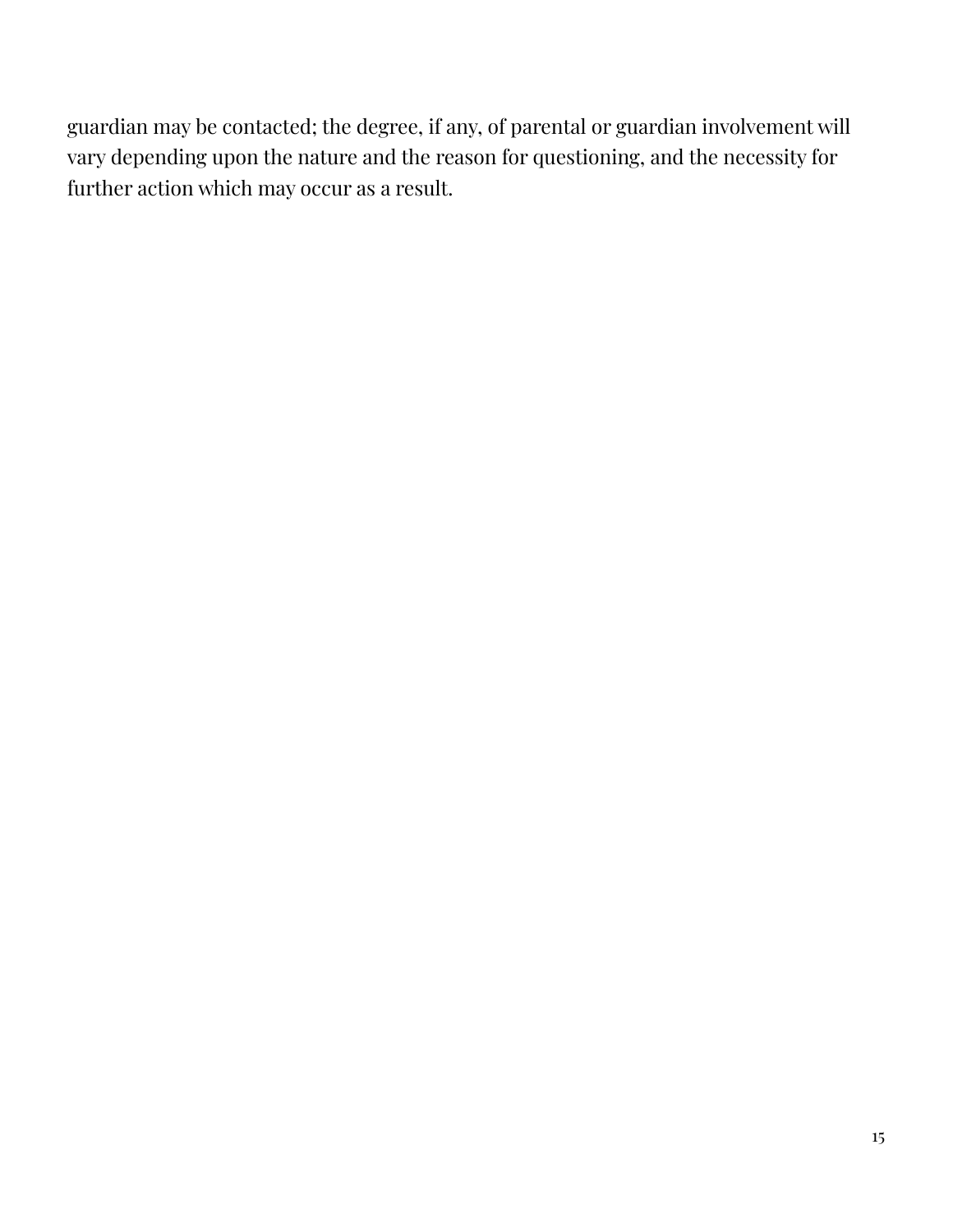# Elementary Dress Code

The district does not use fashion or taste as the sole criterion to regulate student dress, but the district will regulate student dress to ensure that students attend school in clothing that meets health and safety standards and that does not disrupt or interfere with the educational process.

The principal and assistant principal shall have the authority to determine that a particular student's dress on a given day is "inappropriate." Students who violate the student dress code shall be required to modify their appearance by covering or removing the offending item and, if necessary or practical, replacing it with an acceptable item.

Any student who refuses to do so shall be subject to discipline. Any student who repeatedly fails to comply with the dress code shall be subject to further discipline, up to and including out of school suspension.

Clothing that is disruptive to the education process is not permitted to be worn by students in school or on the school premises. Clothing that interferes with student's health, safety or limits full participation in school activities such as science laboratories, technology projects, or physical education activities, etc. will not be permitted. All students are expected to give proper attention to personal cleanliness and to dress appropriately for school and school functions.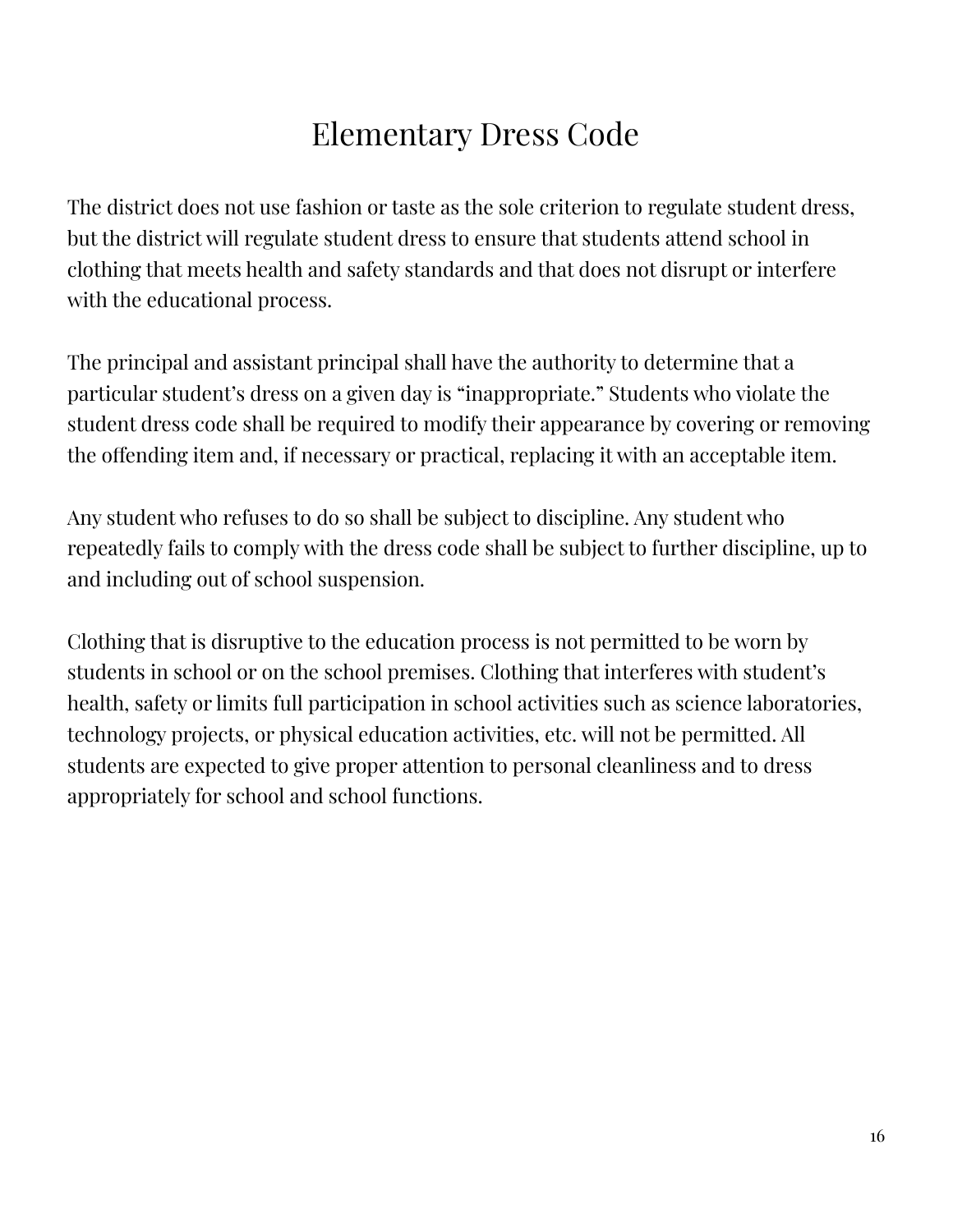### Home-School Communication

Absences/Tardies:

<span id="page-17-0"></span>Parents must send in a note or call/email the school nurse in the event of any student absence/tardy.

Parent Contact Information:

PLEASE contact the school as soon as possible should any phone numbers/addresses change throughout the year. This information is critical should we need to contact you in the event of an emergency.

Parent Portal:

All parents are encouraged to join the SchoolTool Parent Portal. Parent Portal offers access to students' report card grades, contact information, etc.

[Parent](http://northwarrencsd.org/Parents/Docs/ParentPortalGuide.pdf) Portal Guide

Classroom Information: Be sure to check your child's backpack each night as important information is regularly sent home in folders/planners.

School Calendar:

Visit our school website: [www.northwarrencsd.org](http://www.northwarrencsd.org) to view our school calendar. Upcoming events are listed on the right side of the site.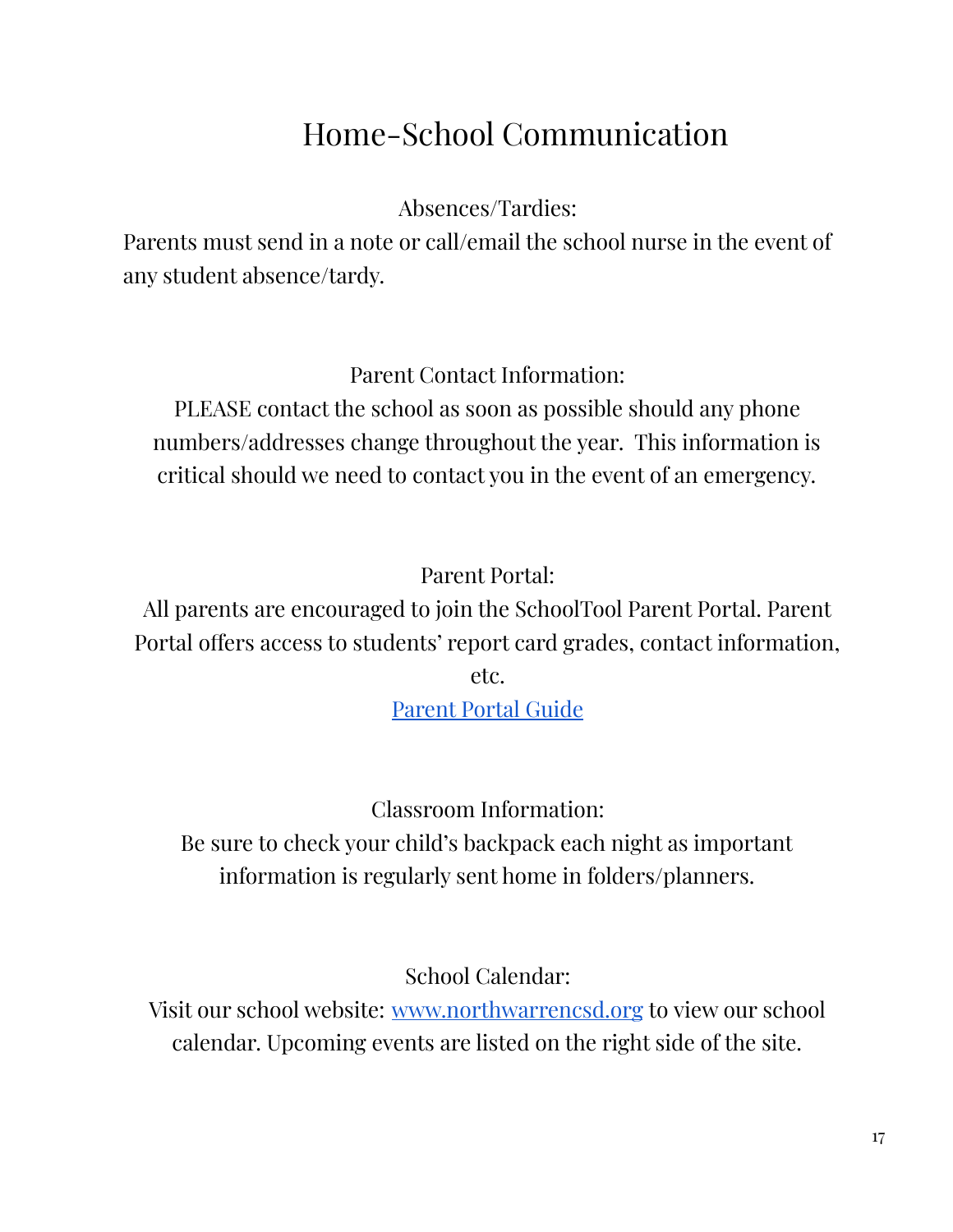### Report Cards

<span id="page-18-0"></span>Report cards will be sent home 3x during the school year: December 1, 2021 March 16, 2022 June 24, 2022

> Academic Achievements: Merit Roll: 85.0-89.9% Honor Roll: 90.0-94.9% High Honor Roll: 95.0-100%

Parent-Teacher Conferences will be held on:

PreK-6 students dismissed early at 11:00am on conference days. Lunch is not provided on these days.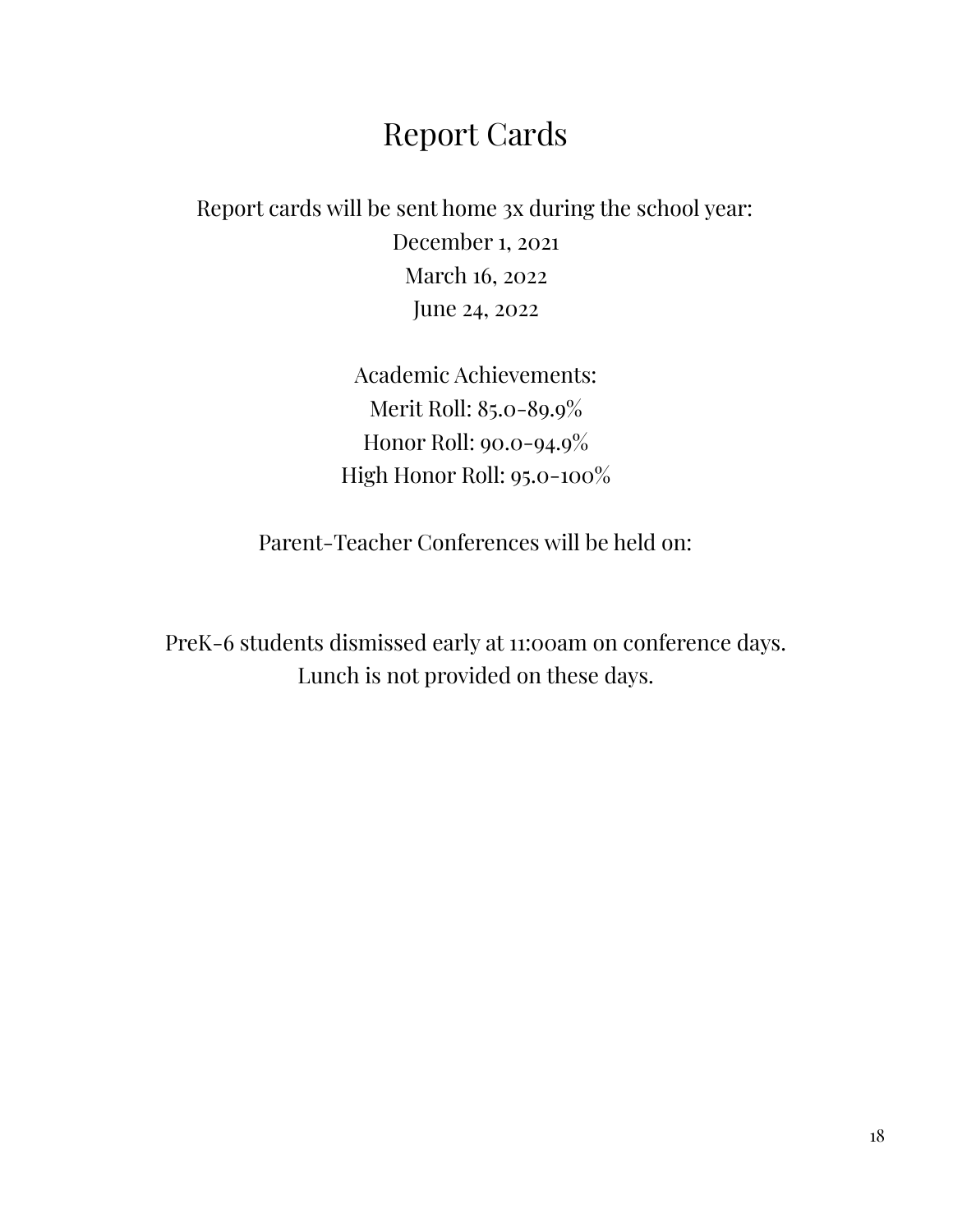### Attendance

<span id="page-19-0"></span>All compulsory-aged students are required by New York State Law to attend school full time. School attendance has a huge impact on a student's academic success. Families play a key role in making sure that students get to school safely every day and understand why attendance is important for success in school and life.

We ask that families schedule appointments outside of the regular school day when possible. Parents should only keep children home when they are sick or deemed not safe to come to school by the school nurse, medical provider, and/or health screening.

At **10 absences and/or tardies** a general letter is sent home to parents as a reminder of the number of occurrences. The elementary guidance counselor also follows up with a telephone call to the parents/guardian.

At **15 absences and/or tardies** a general letter is sent home to parents as a reminder of the number of occurrences. The elementary principal also follows up with a telephone call to the parents/guardian.

At **20 absences and/or tardies** a general letter is sent home to parents as a reminder of the number of occurrences. A meeting is scheduled with the attendance committee to discuss ways to improve attendance.

Doctor's notes may be requested even if written excuses from parents are submitted.